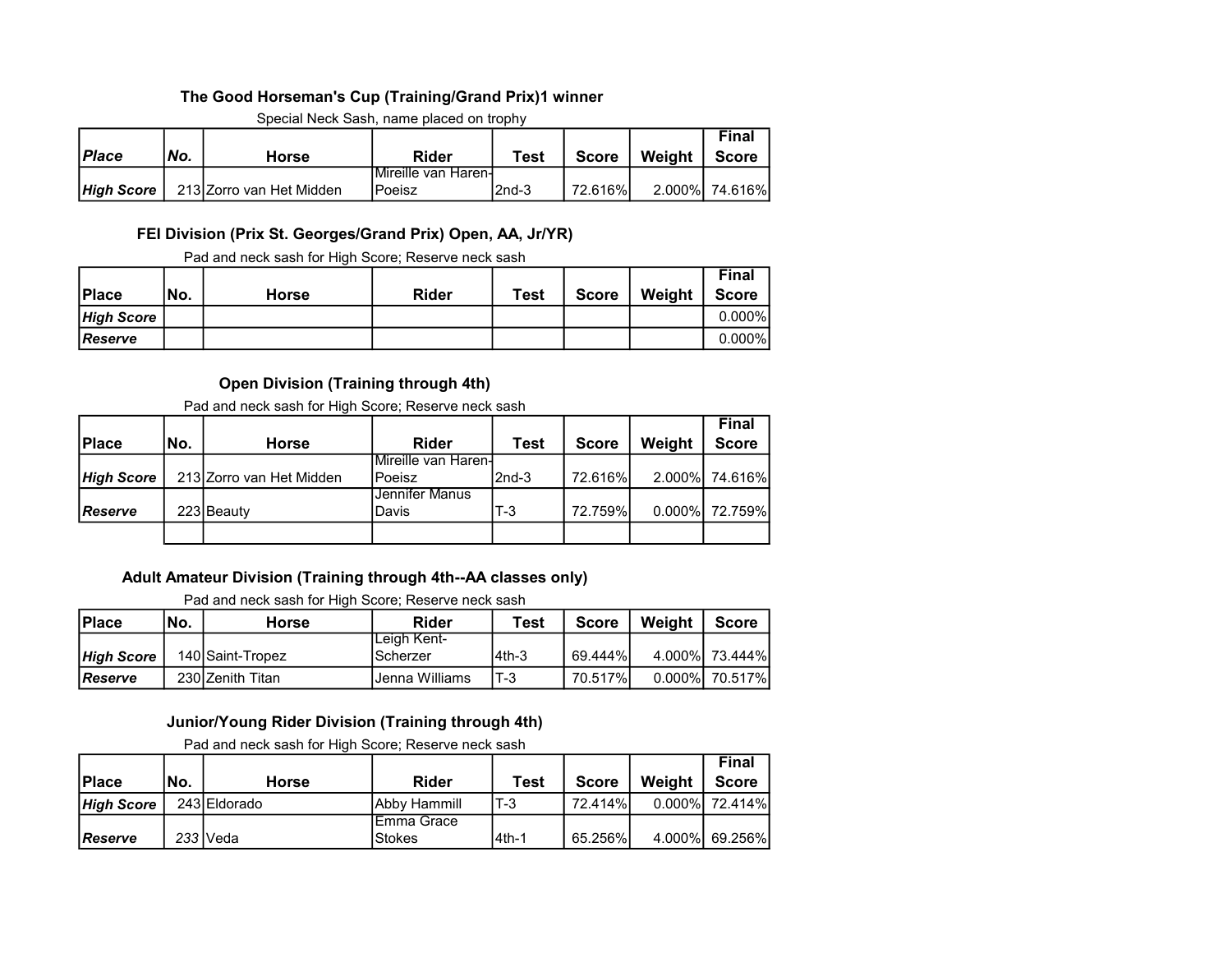### Freestyle Division (First through FEI-Level Freestyle)

Pad and neck sash for High Score; Reserve neck sash

|                   |     |       |              |      |              |        | <b>Final</b> |
|-------------------|-----|-------|--------------|------|--------------|--------|--------------|
| Place             | No. | Horse | <b>Rider</b> | Test | <b>Score</b> | Weight | <b>Score</b> |
| <b>High Score</b> |     |       |              |      |              |        | $0.000\%$    |
| <b>IReserve</b>   |     |       |              |      |              |        | $0.000\%$    |

### Good Horseman Adult Amateur "Good Rider" Award for Three 8s

Special Cooler, sponsored by Karen McGoldrick, Prospect Hill Farm, Alpharetta, GA

| <b>Place</b> | No. | Horse | Rider | Test | <b>Score</b> |
|--------------|-----|-------|-------|------|--------------|
|              |     |       |       |      |              |

## Trakehner Award (Training through Grand Prix)

Ribbon sponsored by the American Trakehner Association

| <b>Place</b>      | 'No. | Horse | <b>Rider</b> | Test | <b>Score</b> |
|-------------------|------|-------|--------------|------|--------------|
| <b>High Score</b> |      |       |              |      |              |

## AWS Award (Training through Grand Prix)

Special AWS Champion Ribbon to be mailed by the American Warmblood Society

| <b>Place</b> | ١Nο.<br>Horse     |  | <b>Rider</b> | Test | <b>Score</b> |
|--------------|-------------------|--|--------------|------|--------------|
|              | 240 Mission Point |  | Ally Evans   | 'T-3 | 68.276%ı     |

### \$150 CBH International Friesian/Baroque Awards (Training through Grand Prix)

\$100 and Neck Sash to 1st place; \$50 and Neck Sash to 2nd place; special ribbons to 6th place

|                  |      |                                     |                                |           |             |              |       |           | Final        |
|------------------|------|-------------------------------------|--------------------------------|-----------|-------------|--------------|-------|-----------|--------------|
| Place            | lNo. | <b>Horse</b>                        | Rider                          | iOwner    | <b>Test</b> | <b>Score</b> | Level | Weight    | <b>Score</b> |
|                  |      |                                     | Mireille van Haren- van Haren- |           |             |              |       |           |              |
|                  |      | 213 Zorro van Het Middengras Poeisz |                                | Poeisz    | $2nd-3$     | 72.619% 2nd  |       | 2.000%l   | 74.619%      |
|                  |      |                                     |                                | Debra     |             |              |       |           |              |
| 2 <sup>1</sup>   |      | 228 Beauty                          | Jennifer Davis                 | lGoldman  | $T-3$       | 72.759%IT    |       | $0.000\%$ | 72.759%      |
|                  |      |                                     |                                | ILinda    |             |              |       |           |              |
| 3                |      | 245 Icarus Interagro                | Linda Light                    | Light     | $3rd-3$     | 66.375% 3rd  |       | $3.000\%$ | 69.375%      |
|                  |      |                                     |                                | Susan     |             |              |       |           |              |
| $\boldsymbol{4}$ |      | 240 Mission Point                   | Ally Evans                     | lFaulkner | $T-3$       | 66.724% T    |       | $0.000\%$ | 66.724%      |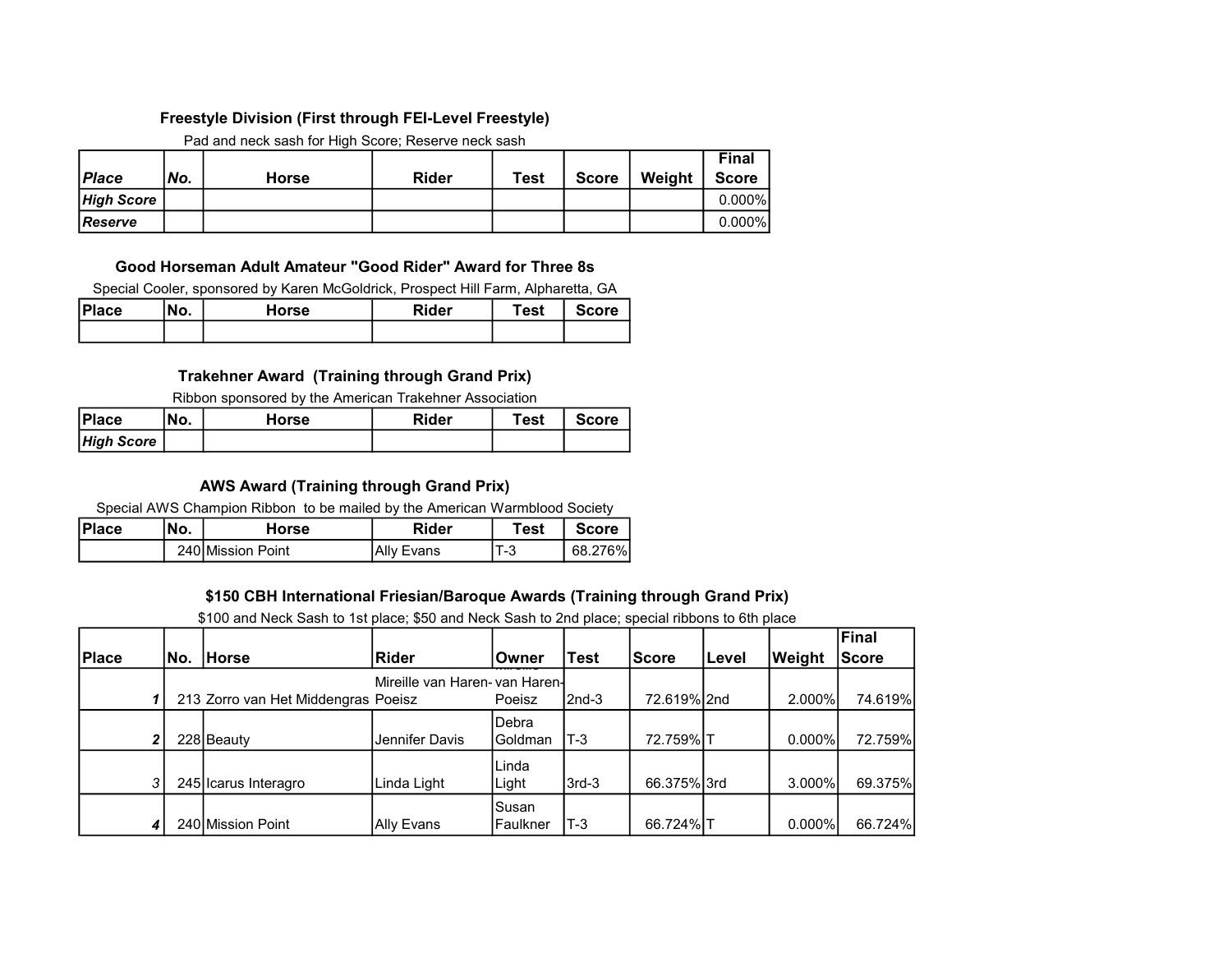|  |                     |               | IDenise       |         |             |           |         |
|--|---------------------|---------------|---------------|---------|-------------|-----------|---------|
|  | 134 Triunfante H    | Denise Putman | IPutman       | l 1st-1 | 64.483% 1st | $.000\%$  | 65.483% |
|  |                     | Samantha      | <b>IDebra</b> |         |             |           |         |
|  | 135 Ebony Brookside | Goldman       | IGoldman      | 13rd-3  | 60.750%13rd | $3.000\%$ | 63.750% |

# Thoroughbred Incentive Program

### \$50 and neck sash to High Point, ribbon for Reserve

| <b>Place</b> | lNo | <b>IHorse</b>        | <b>Rider</b>              | lOwner | Test    | <b>Score</b> | Level | <b>Weight</b> | lFinal    |
|--------------|-----|----------------------|---------------------------|--------|---------|--------------|-------|---------------|-----------|
|              |     | 234 Just Like a Rose | Brenley Langston   Thomas |        | $2nd-1$ | 63.514% 2nd% |       | 2%1           | 65.514%   |
|              |     | 247 Woman            | Leslie W. Allen           | IAllen | $T-3$   | 60.000%IT    |       | $0\%$         | 60.000%   |
|              |     |                      |                           |        |         |              |       |               | $0.000\%$ |
|              |     |                      |                           |        |         |              |       |               | $0.000\%$ |

#### Holsteiner

| Ribbon |    |                            |                         |         |       |           |       |               |               |  |
|--------|----|----------------------------|-------------------------|---------|-------|-----------|-------|---------------|---------------|--|
| Place  | No | <b>Horse</b>               | Rider                   | ∣Owner  | 'Test | lScore    | Level | <b>Weight</b> | <b>IFinal</b> |  |
|        |    | 211 Big Bear's Cor Dei Cor | <b>IKerry</b><br>⊺racev | ' racev | ن- ا  | 68.448%IT |       | 0.000%l       | 68.448%       |  |

### \$50 Gertrude Herrmann de Lauda Memorial FEI Award

\$50 and a neck sash sponsored by Susanne Lauda

| Place | 'No | 'orse                  | Rider     | lOwner | est:       | Score       | Level | <b>Weight</b><br>. | .Fina'  |
|-------|-----|------------------------|-----------|--------|------------|-------------|-------|--------------------|---------|
|       |     | 140ISaint-T<br>I ropez | .Scherzer | Kent-  | <b>PSG</b> | 60.882% PSG |       | 0%                 | 60.882% |

## High Point Farm Jr/Yr Award

\$50 and neck sash

| Place | 'No         | <b>orse</b>                | lm:<br>⊥Rider                | lOwner       | est:           | lScore    | Level | <b>Weight</b> | Final       |
|-------|-------------|----------------------------|------------------------------|--------------|----------------|-----------|-------|---------------|-------------|
|       | 'Д<br>- ان. | $\sim$<br><b>IEIdorado</b> | <br>l Abby<br>Hammıll<br>nar | <br>'Hammill | $\blacksquare$ | 68.448% T |       | 0%            | 448%<br>68. |

## Morgan Award (Training through Grand Prix)

Plaque to be mailed by the American Morgan Horse Association

| <b>Place</b>      | 'No. | Horse | Rider | Test | <b>Score</b> |
|-------------------|------|-------|-------|------|--------------|
| <b>High Score</b> |      |       |       |      |              |